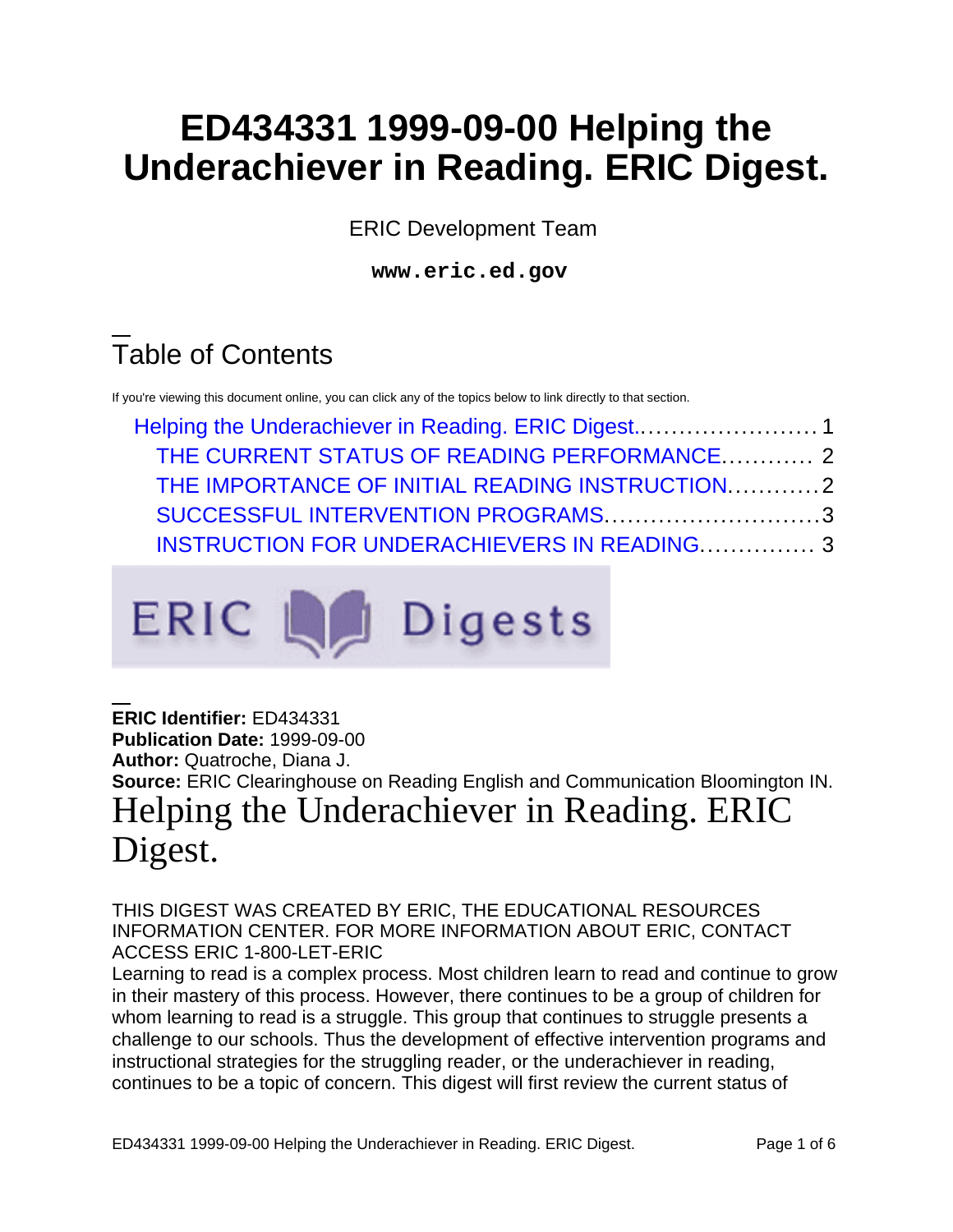reading performance, then report on the importance of early reading instruction. A summary of the components of successful intervention programs will be presented and the paper will conclude by summarizing the types of instructional activities present in successful intervention programs.

## <span id="page-1-0"></span>THE CURRENT STATUS OF READING PERFORMANCE

According to the results of the most recent National Assessment of Educational Progress (NAEP)(Donahue, Voelhl, Campbell & Mazzeo, 1999), students continue to make improvements in their acquisition of reading skills, however this progress is only being made at the basic level of reading. The NAEP reading report card, which summarizes reading achievement results for grades 4, 8 and 12, reports results at three reading levels: basic, proficient, and advanced. Achievement at a basic reading level is partial mastery of the knowledge and skills necessary to succeed at each grade level, achievement at a proficient level describes solid academic performance and competence when presented with challenging material, and achievement at an advanced level indicates superior performance. Although the average reading scores for all grade levels increased, the percentages of 4th, 8th and 12th graders who performed at or above the proficient level were 31, 33, and 40 percent and the percentages who performed at the highest level were 7, 3, and 6 percent, respectively. In addition, at grade 4 there were no significant changes since the 1994 and 1992 assessments in the percentages of students attaining any of the reading achievement levels. These results demonstrate cause for concern as only one third or less of the students demonstrated an ability to read above the basic level. A particularly instructive finding of this study is that 12th grade students who had higher average reading achievement reported coming from homes where there was a variety of literacy materials available; they read for fun on their own time; they discussed their studies; and they watched less than the average amount of television. Furthermore, these students read each day in school, were asked by their teachers to explain or support their understanding of what they were reading, and were asked to explain their interpretations of what they had read.

## <span id="page-1-1"></span>THE IMPORTANCE OF INITIAL READING INSTRUCTION

There is now increased interest in preventing reading problems before they develop, and in engaging young children in activities that will enable them to meet success as readers at the early grade levels. According to a report of the National Research Council, the type of instruction children receive in the classroom is very important in the prevention of reading difficulties (Snow, Burns, & Griffin, 1998). It would seem that effective instruction is a key component of successful acquisition of reading competency and in helping to prevent underachievement in reading. The Council makes several recommendations designed to foster instruction that will prevent reading difficulties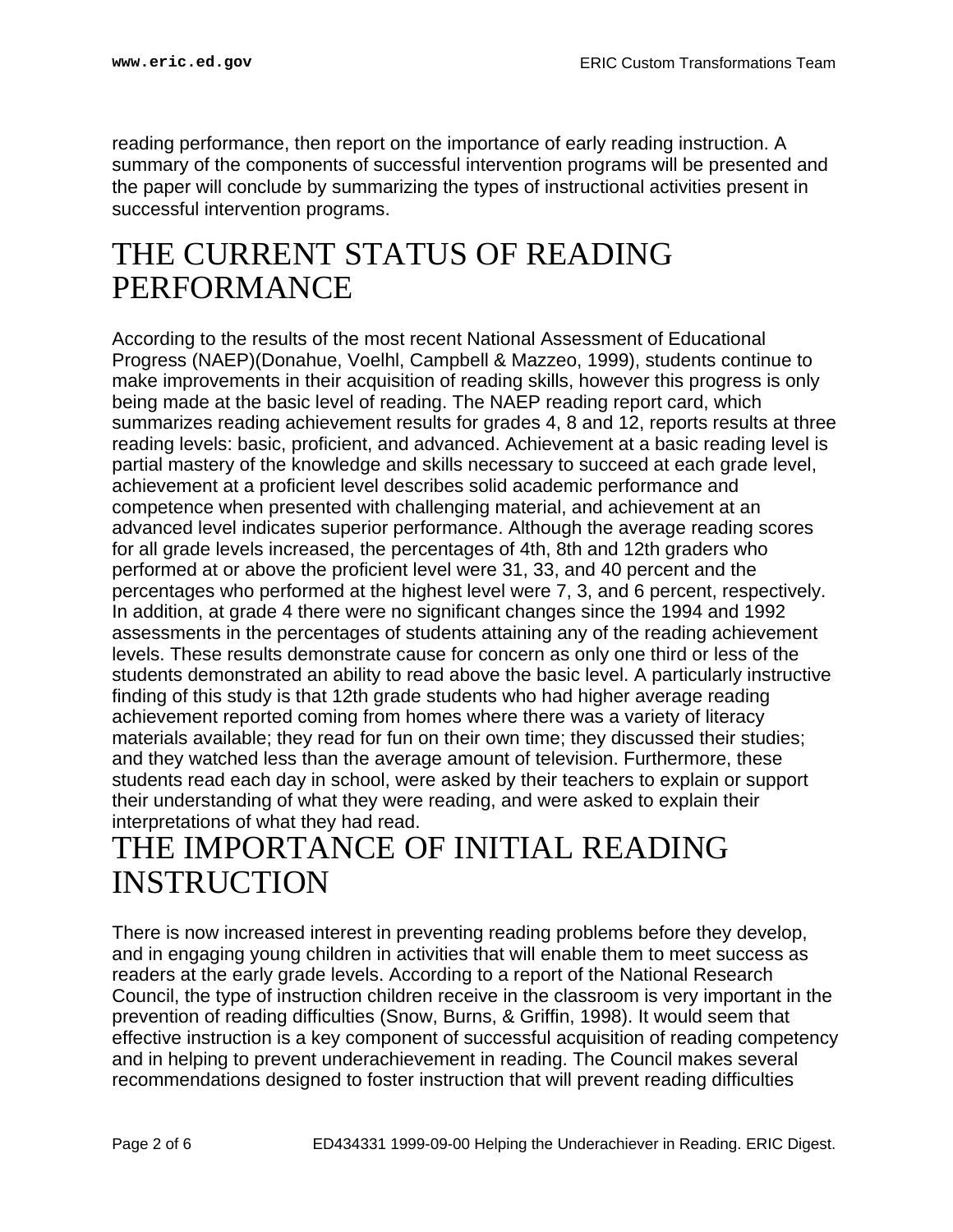before they start and that will allow all children to succeed. The report suggests that initial instruction:

\* Focus on using reading to gain meaning from print

\* Develop an understanding of the structure of spoken words

\* Help children understand the nature of the orthographic system

### ۰

\* Provide practice of regular spelling-sound relationships

\* Provide many opportunities for reading and writing

To further ensure success in reading beyond the initial level, children need many opportunities to develop an understanding of how sounds are represented in print, to develop fluency through practice reading texts, to develop concepts and vocabulary, and to develop strategies for monitoring their comprehension.

## <span id="page-2-0"></span>SUCCESSFUL INTERVENTION PROGRAMS

Reviews of effective intervention programs have targeted some common characteristics that make these programs successful (Snow et al.,1998; Pikulski, 1994; Pinnell, 1994; Wasik & Slavin, 1993). One on one and small group tutoring tend to be most effective for children who are struggling with reading, as these provide the most individualized attention and extra instructional time these readers need. The instruction for struggling readers needs to be congruent with the regular classroom instruction so that the two programs are coordinated. Children who are struggling to learn to read need excellent instruction provided by highly skilled personnel. This includes the instruction provided in the regular reading program and the intervention program. These components would be essential in any program to help underachievers in reading.

## <span id="page-2-1"></span>INSTRUCTION FOR UNDERACHIEVERS IN READING

Successful interventions, which have targeted both older and younger underachievers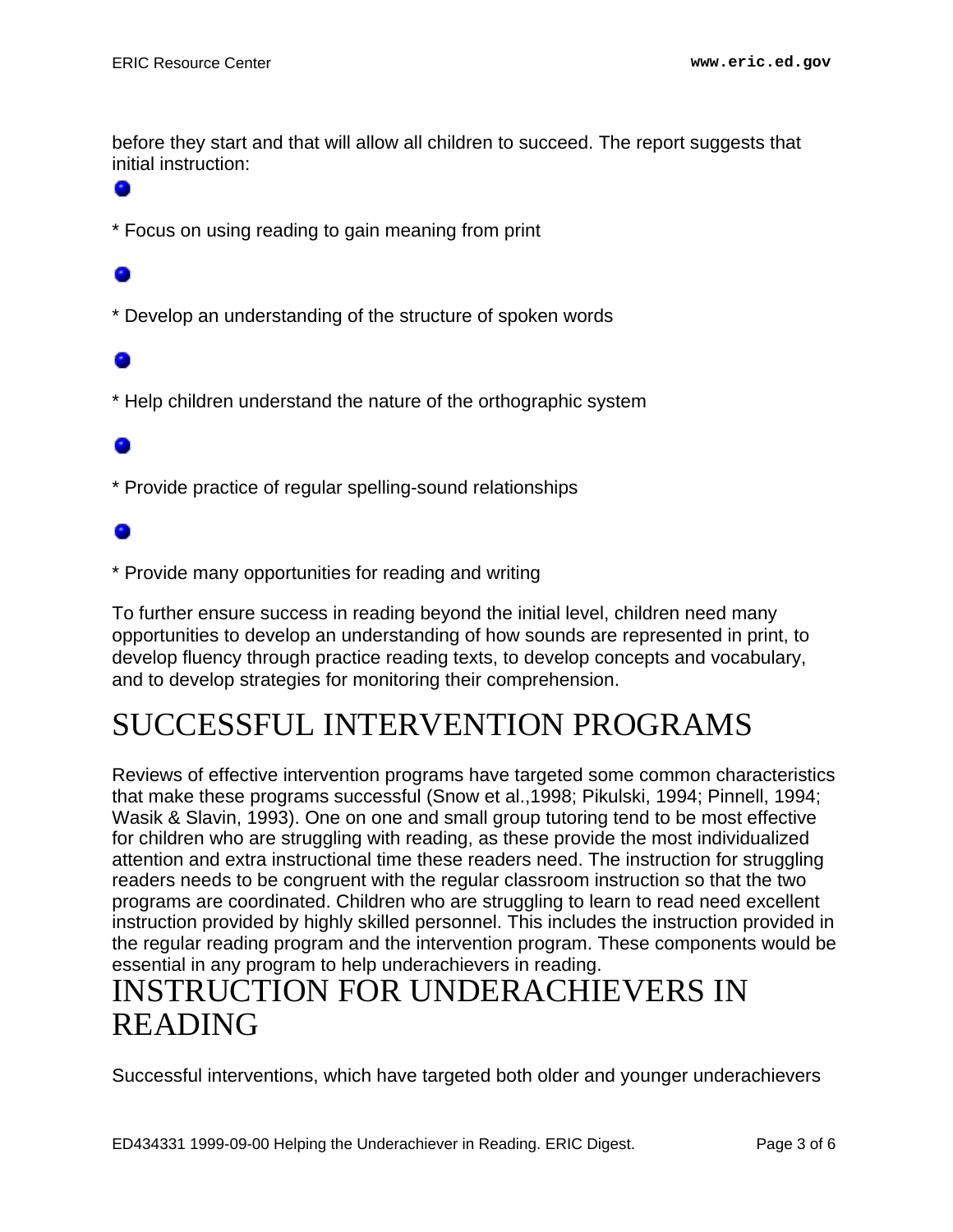in reading, have included the following effective instructional practices:

۰

1. Letter-sound relationships and word identification strategies should be taught explicitly. Teach phonological awareness, letters, words and word patterns. These skills are essential for success as a reader (Grossen, 1997).

### 0

2. Provide repeated exposures to words to encourage mastery. Present words in small practice sets to provide scaffolding for struggling readers (Juel, 1996; McCormick, 1994).

### ۰

3. Explicitly teach strategies for understanding text and monitoring comprehension. Some strategies to teach include K-W-L, self-questioning, visual imagery, ReQuest, retelling, and Question-Answer relationships. Provide instruction that will help struggling readers transfer these strategies to other texts (Dole, 1996; Sorrell, 1996).

### ۰

4. Provide multiple opportunities for repeated reading of connected texts to develop fluency. Methods of encouraging repeated reading include paired reading, modeling, direct instruction, choral reading, neurological impress, and providing easy reading materials. Repeated reading also helps to increase the word recognition rate and accuracy of the reader (McCormick, 1994; Reutzel, 1994; Dowhower, 1994). References

Dole, J.A., Brown, K.J., & Trathen, W. (1996). The effects of strategy instruction on the comprehension performance of at-risk students. "Reading Research Quarterly, 31" (1) 62-88.

Donahue, P.L., Voelhl, K.E., Campbell, J.R.& Mazzeo, D. Reading Report Card Executive Summary.[Online] Available http://nces.ed.gov/nationsreport/pubs/main1998/1999500.shtml, 1999.

Dowhower, S.L. (1994). Repeated reading revisited: Research into practice. "Reading and Writing Quarterly, 10" (4) 343-358.

Grossen, B. (1997). 30 years of research: What we now know about how children learn to read. Santa Cruz, CA: Center for the Future of Teaching and Learning. [ED 415 492]

Juel, C. (1996). What makes literacy tutoring effective? "Reading Research Quarterly,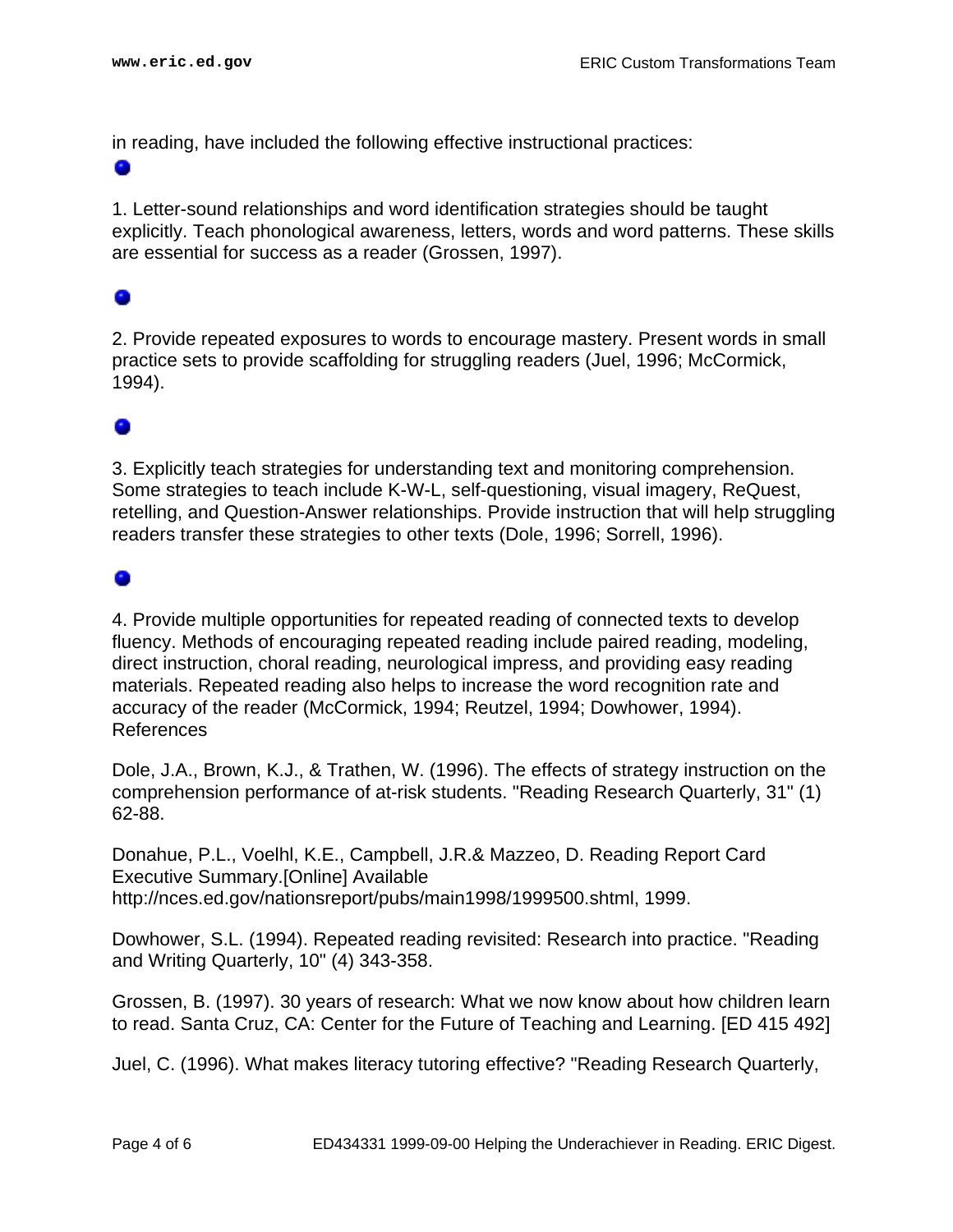31" (3), 268-289.

McCormick, S. (1994). A nonreader becomes a reader: A case study of literacy acquisition by a severely disabled reader. "Reading Research Quarterly, 29" (2), 156-176.

Pikulski, J. (1994). Preventing reading failure: A review of five effective programs. "The Reading Teacher, 48" (1) 30-39.

Pinnell, G.S., Lyons, C.A., DeFord, D.E., Bryk, A.S., & Seltzer, M. (1994). Comparing instructional models for the literacy education of high-risk first graders. "Reading Research Quarterly, 29" (1) 8-39.

Reutzel, D.R., Hollingsworth, P.M., & Eldredge, J.L. (1994). Oral reading instruction: The impact on student reading development. "Reading Research Quarterly, 29" (1) 40-62.

Snow, C.E., Burns, M.S., & Griffin, P. (Eds.). (1998). "Preventing reading difficulties in young children." Washington, DC: National Academy Press.

Sorrell, A. (1996, October). Triadic approach to reading comprehension strategy instruction. Paper presented at the Annual Conference of the Learning Disabilities Association of Texas, Austin, TX. [ED 400 670]

Wasik, B.A., & Slavin, R.E. (1993). Preventing early reading failure with one-to-one tutoring: A review of five programs. "Reading Research Quarterly, 28" (2) 178-200.

Digest #141 is EDO-CS-99-02 and was published in September 1999 by the ERIC Clearinghouse on Reading, English and Communication, 2805 E 10th Street, Bloomington, IN 47408-2698, Telephone (812) 855-5847 or (800) 759-4723. ERIC Digests are in the public domain and may be freely reproduced. Additional copies may be ordered by contacting the ERIC Document Reproduction Service at (800) 443-3742.

This project has been funded at least in part with Federal funds from the U.S. Department of Education under contract number ED-99-CO-0028. The content of this publication does not necessarily reflect the views or policies of the U.S. Department of Education nor does mention of trade names, commercial products, or organizations imply endorsement by the U.S. Government.

**Title:** Helping the Underachiever in Reading. ERIC Digest. **Document Type:** Guides---Classroom Use---Teaching Guides (052); Information Analyses---ERIC Information Analysis Products (IAPs) (071); Information Analyses---ERIC Digests (Selected) in Full Text (073); **Available From:** For full text: http://www.indiana.edu/~eric\_rec. ERIC Document